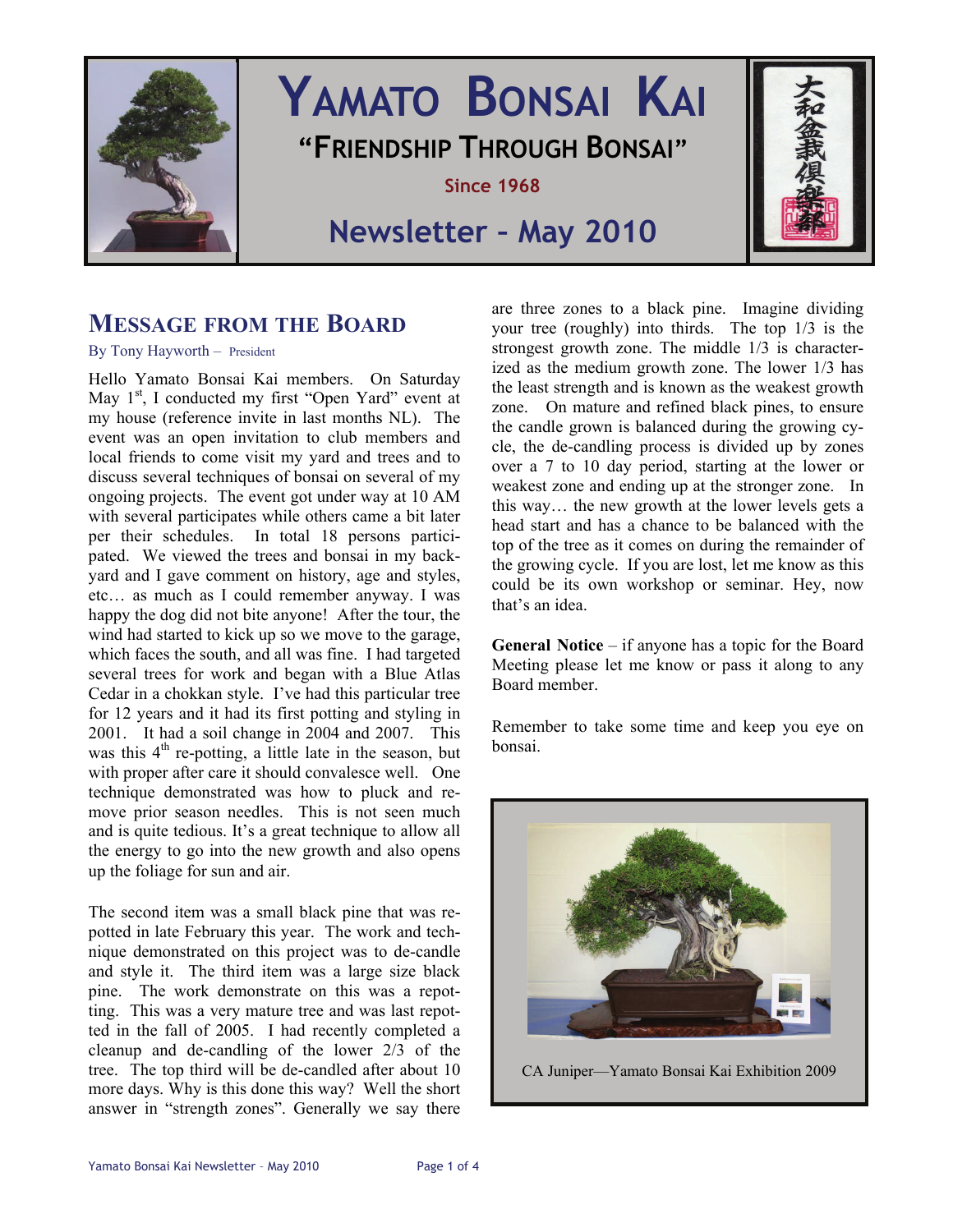### **AT THE NEXT CLUB MEETING…**

~~~~~~~~~~~~~~~~~~~~~~~~~~~~~~~~~~~

On Tuesday, May 18th, the focus will be air layering and how to decandle Japanese black pines. Don't miss this club meeting event.

> PLACE: Castro Valley Women's Club, 18330 Redwood Road, Castro Valley, CA Note: All Club Meetings start at 7:00 PM.

~~~~~~~~~~~~~~~~~~~~~~~~~~~~~~~~~~~~



### **SENSEI UCHIDA'S NOTES**

This month is warm and hot weather you may have to watch when watering very seriously. Especially trees you just repotted or collected. This month's demonstration is air layering. When you do air layering take your time and do it carefully, you have to do air layers when trees are very active.

It takes sometimes about 6 months or maybe many years but soon you will have another tree you can plant in a pot. Use very good bonsai soil, leave in a partly shady spot. Treat them very tenderly and after you cut off the layer wait to style it until later. Air layer is 2 out of one. Try air layering a tall tree or a big tree. I will see you at the meeting.

~~~~~~~~~~~~~~~~~~~~~~~~~~~~~~~~~~~~

# **Help Wanted**

I am always on the lookout for content for the newsletter. Do you have materials you want to share? Even if you don't consider yourself an "expert", maybe you have some pictures from a local bonsai event or a case study of your favorite bonsai tree over the years? I could always use more help in making the newsletter useful (and entertaining) for club members.

# **Bonsai Basic**

#### By Noah Hanna

This month I have a few tips for seasonal care. The "April showers" did their job, now it's time for you to take over. As Mike Baker said water is life. With the temperatures rising, your watering duties will be constant, and failing to check your trees everyday or even multiples times per day will have drastic consequences.

If you have not already done so start to think about your fertilizing routing. Don't overdo it, some of your trees may have not recovered from repotting, and you don't want to overfertilize and make "leggy" growth (too much spacing between the foliage), or stress your trees. Soon enough they will be going full speed ahead and they will be ready for more fertilizer. Talk to an experienced member if you're not sure.

Keep track of your deciduous trees, don't let them outgrow your design goals. If you have wire on from last season still make sure to check it carefully so it doesn't scar. There is lots to do everyday-pinching your junipers and don't forget to tend to the candles on your black pines. It's a lot of work but the results are worth it!



### **GSBF CALENDAR OF EVENTS**

(For a more complete list, please refer to Golden Statements calendar of events or visit the web site at [www.gsbf](http://www.gsbf-bonsai.org/)[bonsai.org](http://www.gsbf-bonsai.org/)).

Some nearby scheduled events are:

#### **May 1-2**

#### **Sacramento, California**

Sacramento Bonsai Club: 63rd Annual Bonsai and Suiseki Show at the Sacramento Buddhist Church, 2401 Riverside Boulevard. Show hours are Saturday, 12Noon-5PM, and Sunday, 10AM-4PM. Demonstration by Boon Manakitivipart at 2PM, both days. Raffle will follow. Plants and bonsai related items for sale. Free admission. For further information contact Gary Judd, 916-630-1340.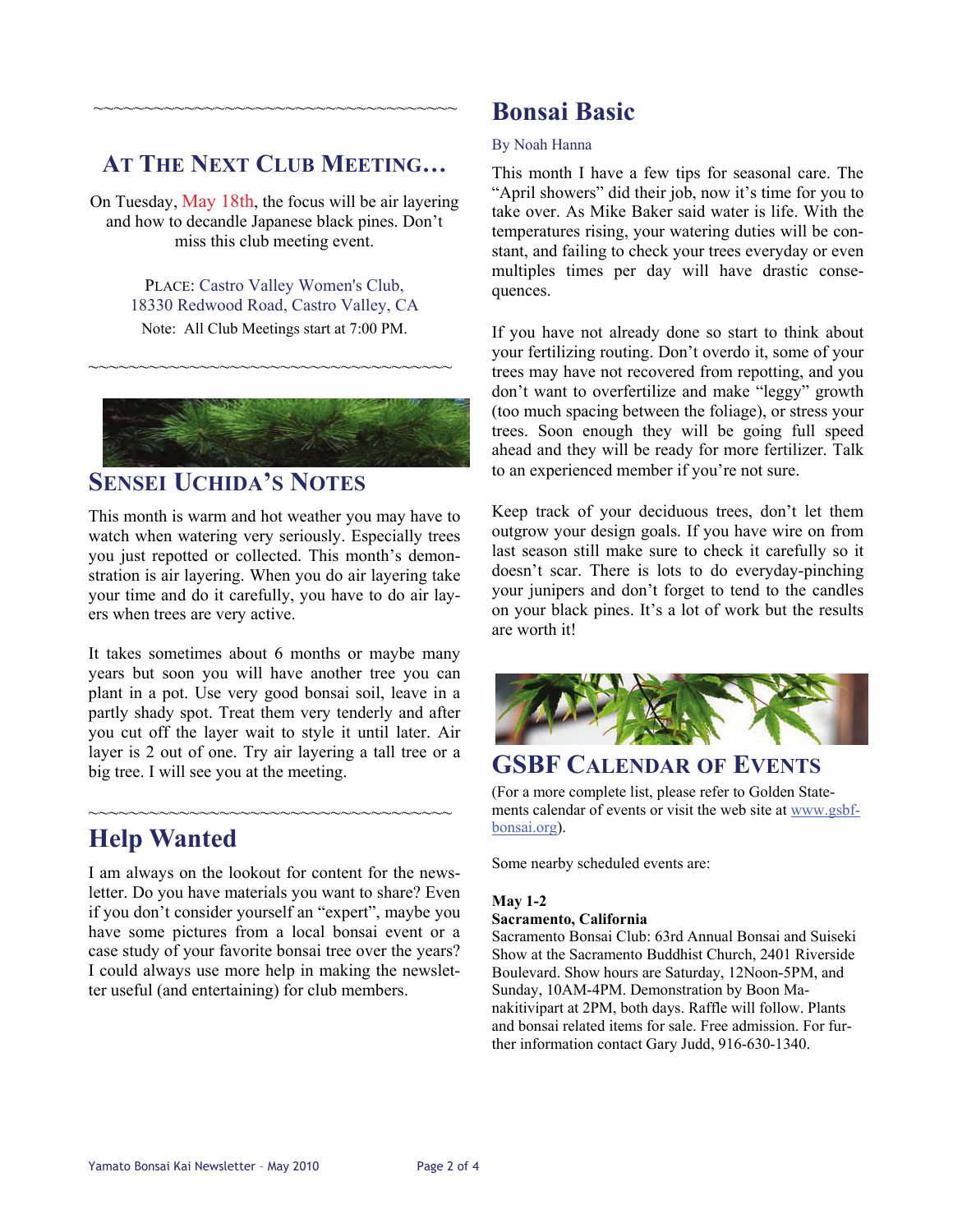### **May 15-16**

#### **Sacramento, California**

Satsuki Aikokai of Sacramento: 40th Annual Show at the Shepard Garden and Arts Center, 3330 McKinley Blvd. Show hours are Saturday, 10AM-5PM and Sunday, 10AM-4PM. Demonstration at 1:30PM both days, followed by benefit drawings. Member and vendor sales. Free admission. For more information contact [Satsukiaiko](mailto:Satsukiaikokaisac@sbcglobal.net)[kaisac@sbcglobal.net](mailto:Satsukiaikokaisac@sbcglobal.net) or Ron Pigram, 916-428-8505.

#### **May 22-23**

#### **Sacramento, California**

American Bonsai Association: 51st Annual Show and Sale. Hours are 10AM-4:30PM, at the Shepard Garden & Arts Center, 3330 McKinley Boulevard. Hands-on workshops for all levels from novice to advanced enthusiasts; large member and vendor sales areas; raffles and door prizes. Demonstration daily at 1:30PM by Ryan Neil, who recently returned from an apprenticeship in Japan with Bonsai Master Masahiko Kimura. Free admission. For further information contact Greg McDonald, 530-642-2521, or [gregandleeanne@comcast.net](mailto:gregandleeanne@comcast.net)

#### **May 22-23**

#### **Oakland, California**

Bay Area Satsuki Aikokai: 16th Annual Satsuki Bonsai Show at the Lakeside Park Garden Center at Lake Merritt, 666 Bellevue Avenue. Hours are Saturday, 10AM-5PM and Sunday,10AM-4PM. Fabulous blossoms and bonsai display. Demonstration both days at 1:30PM using mature bonsai material. Rick Garcia will be featured on Saturday and Bonsai Master Johnny Uchida on Sunday. Large selection of bonsai trees and other bonsai-related materials available for purchase. For further information, please contact Ron Reid, 925-831-2500.

#### $31<sup>st</sup> -$  Lito Micheli

Happy Anniversary and many more years to come: 29th – Joyce & Brad Sheldon

#### YAMATO BONSAI KAI - 2010 BOARD

| President-Tony Hayworth            | 510-471-9238 |
|------------------------------------|--------------|
| Vice President-Karen Paulos        | 510-351-1081 |
| Secretary-Emiko Rosenberg          | 510-537-0326 |
| Treasurer-Dave Barron              | 510-657-6895 |
| Director 2009/10 -Sandy Barron     | 510-657-6895 |
| Director 2009/10 - Allen Hightower | 510-792-2677 |
| Director 2010/11 -Carl Osterhom    | 925-274-1574 |
| Director 2010/11 -Brad Sheldon     | 510-888-1139 |

~~~~~~~~~~~~~~~~~~~~~~~~~~~~~~~~~

# **CONTACT US**

If you need to mail anything to the club in general, please send to:

> **YAMATO BONSAI KAI P. O. Box 2616 Castro Valley, CA 94546-2616**

If there is anything you would like to contribute or comment on regarding the newsletter, contact the editor, Noah Hanna, at [noah@invalidargument.com](mailto:noah@invalidargument.com)

*If you have moved, or changed your email address, please notify Yamato Bonsai Kai, so that we may update our contact and mailing list information. Thank* 



# **YAMATO CLASSIFIEDS**

Notice: *if you want to advertise something in this space, please compose your text and contact the Newsletter Editor.* 

~~~~~~~~~~~~~~~~~~~~~~~~~~~~~~~~~~~~

# **THIS MONTH …**

A very Happy Birthday to:

**May**   $15<sup>th</sup>$  – Tammi Rhine 24 – Moshen Navvab